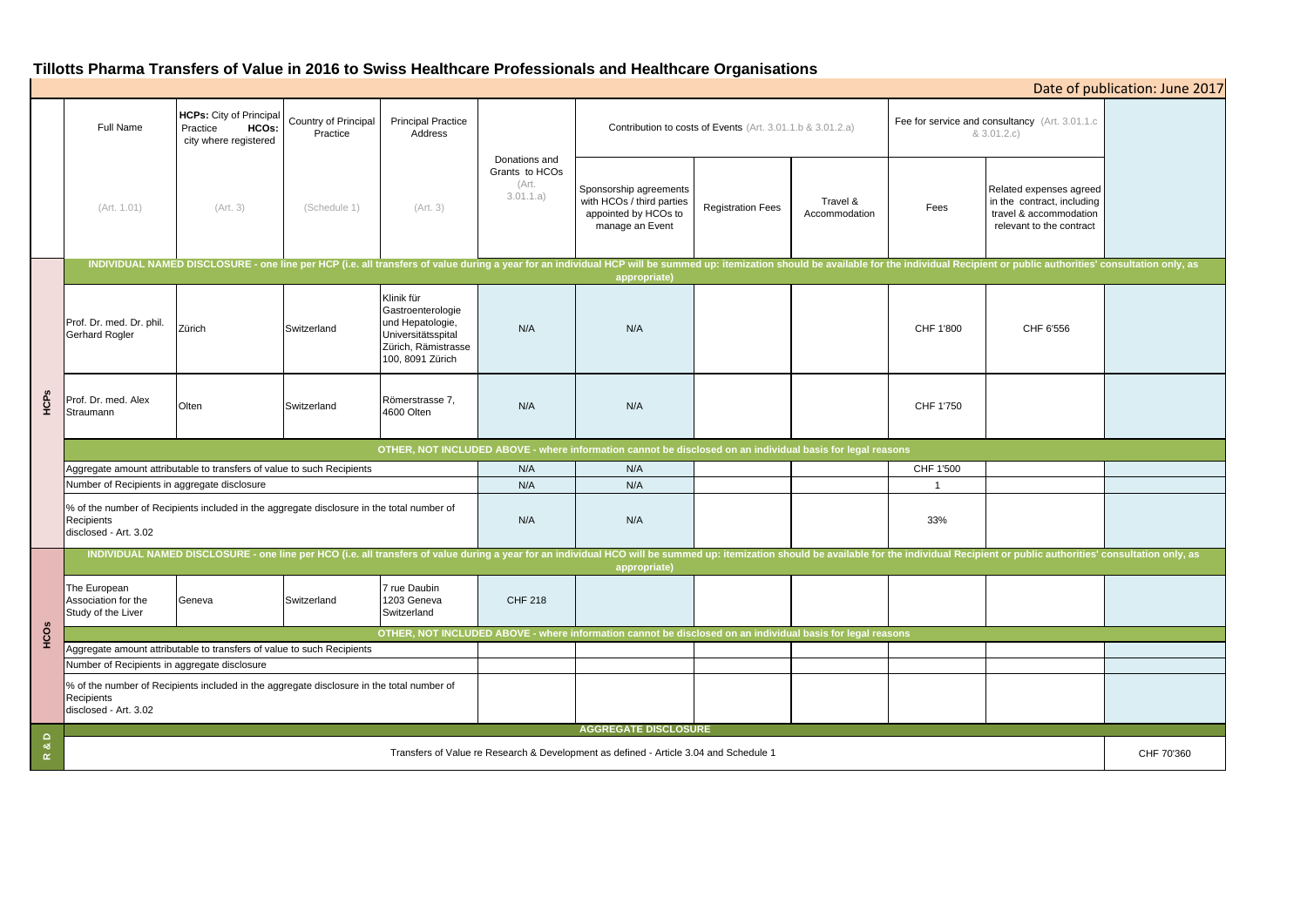

## **Methodological Notes**

## **Disclosure by Tillotts Pharma of payments to Swiss healthcare professionals and healthcare organisations in 2016**

The Code of conduct of the pharmaceutical industry in Switzerland on cooperation with healthcare professional circles and patient organizations (Pharma Cooperation Code) mandates the public disclosure in 2017 of certain transfers of value made during 2016 to Swiss healthcare professionals and healthcare organisations. The disclosure data will be published on the website of Tillotts Pharma, www.tillotts.com. The disclosure requirements are set forth in Section 2 of the Pharma Cooperation Code.

The methodological notes below explain the data Tillotts Pharma have disclosed and how the data have been prepared, to assist the reader's understanding. Inclusion of these methodological notes alongside the disclosure data is mandated by Articles 281 – 282 of the Pharma Cooperation Code.

## **VAT**

VAT is excluded from all disclosures of transfer of value.

## **Currency**

All disclosures are made in Swiss Francs (CHF). Where the original payment was made in Euros, the sum was converted to Swiss Francs at the 2016 average annual exchange rate published by the European Central Bank.

## **Consolidated Disclosures of the Corporate Group and Cross‐border Payments**

The disclosures represent the consolidated transfers of value made by the Tillotts Pharma corporate group in line with the EFPIA Disclosure Code's dictate that separate entities belonging to the same multinational company (which could be the parent company and subsidiary company) shall be deemed to constitute a single company. In 2016, all transfers of value represent payments made by Tillotts Pharma AG.

#### **Multi‐year contracts**

As a general rule, where multi‐year contracts are included in the disclosure of transfer of value made by Tillotts Pharma in 2016, the disclosures related to these multi‐year contracts represent the services rendered and paid for in 2016, and/or any expenses incurred and paid for in 2016, in each case under such contracts.

As a variance from this general rule, there is one instance where a fee for service is disclosed because the corresponding invoice was received and paid in 2016; however, the underlying service was rendered in 2015.

As a second variance from this general rule, in one instance, expenses are disclosed as they were incurred and paid for in 2016, but the related service was not delivered, nor the fee for service paid, until 2017. As such fee for service was paid in 2017, it will be disclosed as part of the next reporting cycle in 2018.